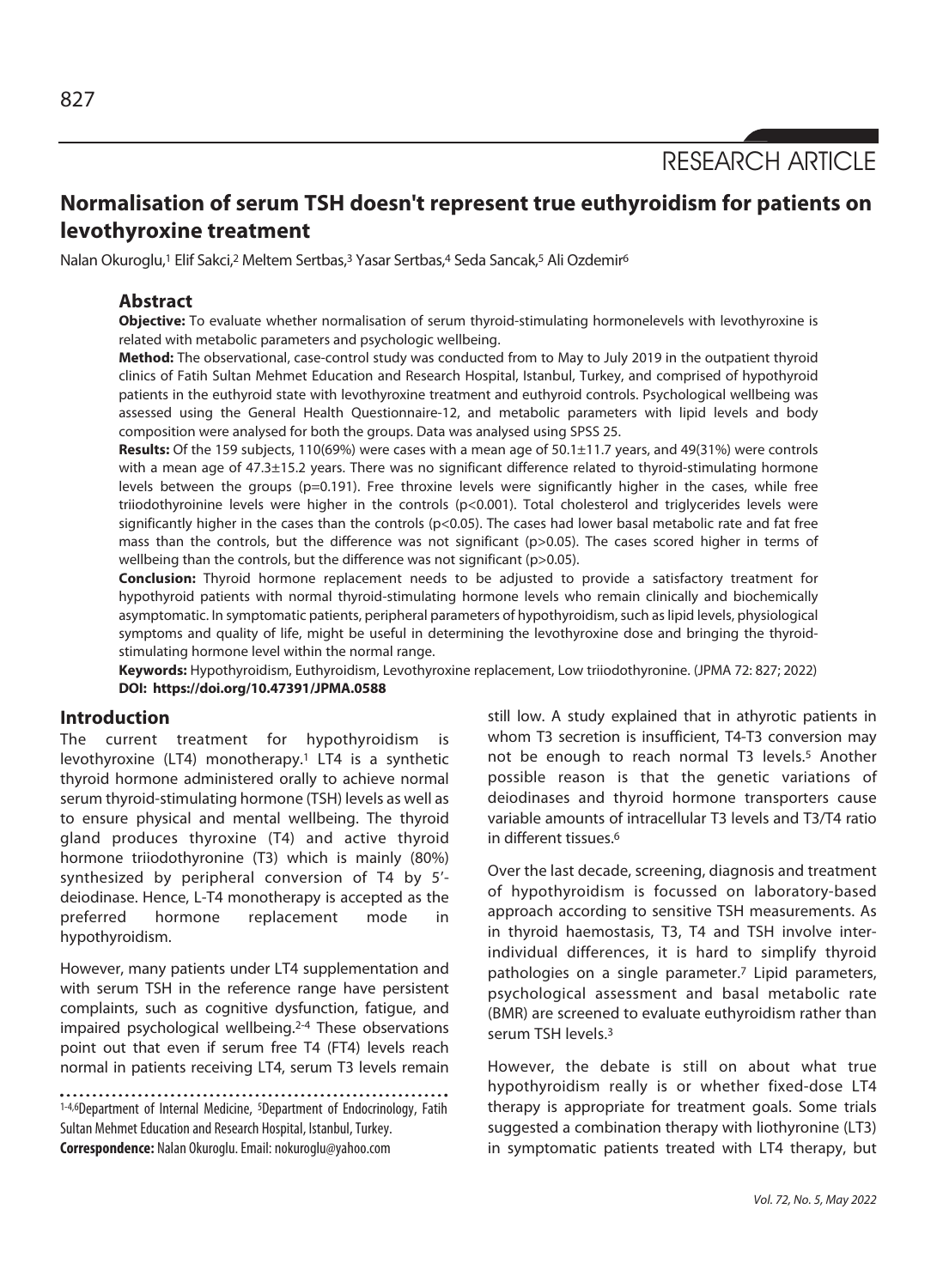failed to show any advantages of LT3, and only recommended it for selected cases.8

The opinion is that LT4 treatment and serum TSH within normal range might not be enough to represent euthyroidism. The current study was planned to determine whether normalisation of serum TSH levels with LT4 is related with metabolic and psychologic wellbeing.

### **Patients and Methods**

The observational, case-control study was conducted from May to July 2019 in the outpatient thyroid clinics of Fatih Sultan Mehmet Education and Research Hospital, Istanbul, Turkey. After approval from the institutional ethics review board, the sample size was calculated using G-Power 3.1 calculator.9 The number of samples determined for effect size: 0.924, standard deviation 11.9 and N2/N1 =0,33 was a total of 70 (minimum sample size n=53 group 1; minimum n= 17 group 2) with 94% power and  $\alpha$ : 0.05.<sup>10</sup>

We enrolled hypothyroid patients receiving LT4 therapy and euthyroid controls. In the LT4-treated group, patients over the age of 18, receiving LT4 for at least one year and having euthyroid status constituted the patient group, while the control group consisted of age and gendermatched euthyroid individuals.

Participants with pregnancy, lactation, neurological or psychiatric disorders and other endocrine diseases, renal failure, cancer, acute medical condition, and patients taking beta-blockers, antidepressants and statins were excluded. Patients who received LT4 prior to blood sampling were also excluded to avoid falsely elevated FT4 levels.

After taking written informed consent, demographic data including, age, gender, weight, body mass index (BMI), comorbidities and medications was recorded for each subject. Medication list was obtained from the electronic records. TSH, FT4, FT3, fasting plasma glucose (FPG), glycated haemoglobin (HbA1c), creatinine, total cholesterol (TC), low-density lipoprotein cholesterol (LDL-C), high-density lipoprotein cholesterol (HDL-C), triglyceride (TG), Creactive protein (CRP), ferritin, haematocrit (Hct) and haemoglobin (Hb) levels were obtained from the patient records. Serum TSH analysis was measured by chemiluminescence (CL) immunoassay method (Architect i2000, Abbott Laboratories) with functional sensitivity 0.005 mIU/L. Serum TSH level for euthyroid state was defined as 0.5-4.2mIU/L.

Tanita's bioelectrical impedance analysis (BIA) was used

to determine BMR, fat mass percentiles (FM), fat-free mass (FFM) and total body water (TBW). Each participant was warned not to take excessive food/fluid, and urinated before the measurements were taken. The measurements were made early in the morning after a 10-12h fasting.

To assess the mental health and psychological wellbeing, the General Health Questionnaire-12 (GHQ-12), a selfadministered screening tool associated with global quality of life (QOL), was used.11 GHQ-12 is a reliable screening tool in different populations, including the Turkish population.12 The questionnaire consists of 12 items with four responses scored on a 0-3 Likert scale ranging from 'more so than usual' to 'much less than usual'. The total score range is 0-36, with higher score demonstrating worse mental status.

Data were analysed using SPSS 25. The findings were expressed as frequencies and percentages, mean ± standard deviation and median with interquartile range (IQR)). Normal distribution of data was assessed using the Kolmogorov Smirnov test. Student's t-test was used to compare normally distributed parameters between two groups, and Mann-Whitney U test was used for comparisons of parameters not showing normal distribution between two groups. Bivariate correlation analyses were performed using the Pearson correlation test in case of normally distributed data, or Spearman test for cases without normal distribution. Chi-square test was used to compare qualitative data. P<0.05 was considered statistically significant.

#### **Results**

Of the 159 subjects, 110(69%) were cases with a mean age of 50.1±11.7 years, and 49(31%) were controls with a mean age of 47.3±15.2 years. There were no significant differences between the two groups (Table-1).

There was no significant difference related to TSH levels between the groups (p=0.191), while FT4 levels were significantly higher in the cases, and FT3 levels were higher in the controls (p<0.001) (Table-2).

TC and TG levels were significantly higher in the cases than the controls (p<0.05). The cases had lower BMR and FFM than the controls, but the difference was not significant (p>0.05). The cases scored higher in terms of wellbeing than the controls, but the difference was not significant (p>0.05) (Table-3).

Overall, there was no significant correlation of GHQ-12 with TSH, FT4 and FT3 (p>0.05).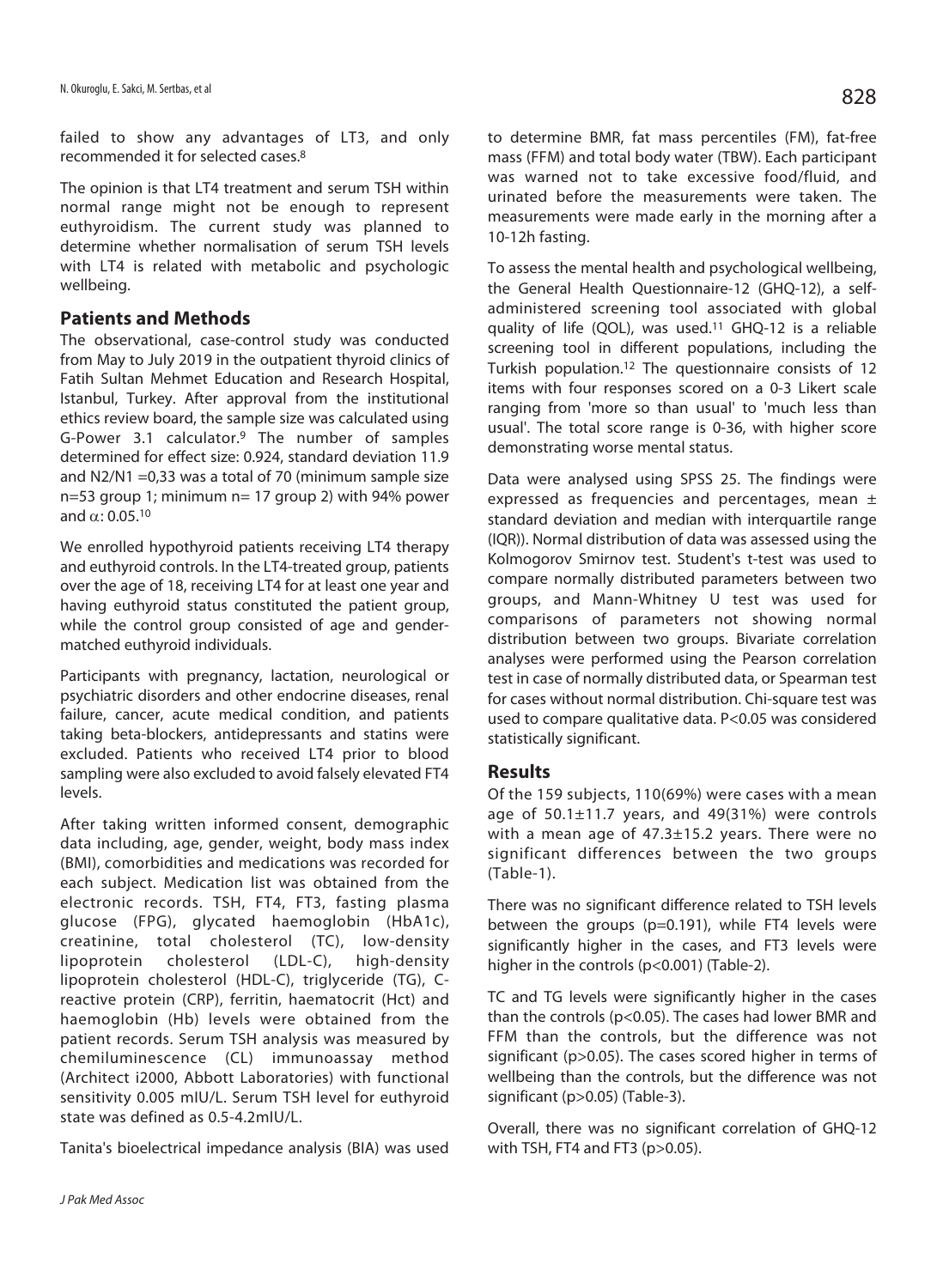**Table-1:** Characteristics of the LT4-treated group 1 and controls group 2.

|                      | Group 1 (n:110)    | Group 2 (49)       | P value |
|----------------------|--------------------|--------------------|---------|
| Age (year)**         |                    |                    |         |
| Mean±SD              | $50,1 \pm 11,7$    | $47,3 \pm 15,2$    | 0,68    |
| Median (IQR)         | 52 (25-61)         | $51(35-59)$        |         |
| Gender ***           |                    |                    |         |
| Male                 | 13 (% 11,8)        | 8(%16,3)           | 0,46    |
| Female               | 97(%88,2)          | 41(%83,7)          |         |
| BMI (kg/m2)*         |                    |                    |         |
| Mean <sub>±</sub> SD | $29,1 \pm 5,4$     | $29.2 \pm 5.89$    | 0,894   |
| Median (IQR)         | $27,9(25-31)$      | $29,3(25-32)$      |         |
| BMR (kcal)**         |                    |                    |         |
| Mean <sub>±</sub> SD | $1441,1 \pm 233,1$ | $1516,6 \pm 284,1$ | 0,894   |
| Median (IQR)         | 1407(1308-1548)    | 1448(1300-1660)    |         |
| FFM $(kg)$ **        |                    |                    |         |
| Mean <sub>±</sub> SD | $47,9 \pm 7,2$     | $50,1 \pm 9,7$     | 0,089   |
| Median (IQR)         | 46,4(43,4-50,9)    | 47,1(42,9-53,7)    |         |
| FM $(kg)$ **         |                    |                    |         |
| $Mean \pm SD$        | $28.7 \pm 26.7$    | $27,1 \pm 10,3$    | 0,679   |
| Median (IQR)         | $25,8(19,6-34,3)$  | $25,8(18,7-36,5)$  |         |
| Fat %**              |                    |                    |         |
| Mean±SD              | $34,8 \pm 8,4$     | $34,3 \pm 8,2$     | 0,739   |
| Median (IQR)         | $35,7(29,7-41,1)$  | 34,8(29-40,3)      |         |
| TBW (kg)**           |                    |                    |         |
| Mean <sub>±</sub> SD | $34.9 \pm 5.8$     | $36.7 \pm 7.1$     | 0,075   |
| Median (IQR)         | 34(31,7-37,3)      | 34,5(31,4-39,3)    |         |
| SBP (mm Hq)**        |                    |                    |         |
| Mean <sub>±</sub> SD | $119,5 \pm 12,3$   | $115,7 \pm 11,77$  | 0,053   |
| Median (IQR)         | 120(110-130)       | 120(110-120)       |         |
| DBP (mm Hg)**        |                    |                    |         |
| $Mean \pm SD$        | $72,5 \pm 9,6$     | $71,2 \pm 9,4$     | 0,405   |
| Median (IQR)         | 70(63,7-80)        | $70(60 - 80)$      |         |
| GHQ-12 **            |                    |                    |         |
| Mean±SD              | $12,2 \pm 6,7$     | $10,7 \pm 5,9$     | 0,178   |
| Median (IQR)         | $10,5(7-16)$       | $9(6-14,5)$        |         |

\*Student T test, \*\* Mann-Whitney U test, \*\*\*Chi-square test

LT4: Levothyroxine, BMI: Body mass index, BMR: Basal metabolic rate, FFM: Fat-free mass, FM: Fat mass percentile, TBW: Total body water, SBP: Systolic blood pressure, DBP: Diastolic blood pressure, GHQ-12: General Health Questionnaire-12. SD: Standard deviation.

**Table-2:** Thyroid hormone parameters of the groups.

|                      | Group 1 (n:110) | Group 2 (49)   | P value |
|----------------------|-----------------|----------------|---------|
| TSH mU/L*            |                 |                |         |
|                      |                 |                |         |
| $Mean \pm SD$        | $1.5 \pm 0.6$   | $1.4 \pm 0.6$  | 0,191   |
| Median (IQR)         | $1,5(1,0-2,1)$  | $1,4(0,9-1,7)$ |         |
| FT4 ng/dl*           |                 |                |         |
| $Mean \pm SD$        | $1.1 \pm 0.1$   | $0.9 \pm 0.1$  | 0,002   |
| Median (IQR)         | $1,0(0,9-1,1)$  | $0,9(0,8-1)$   |         |
| FT3 $pq/ml*$         |                 |                |         |
| Mean <sub>±</sub> SD | $2.7 \pm 0.4$   | $2,9 \pm 0,3$  | < 0,001 |
| Median (IQR)         | $2,6(2,3-2,9)$  | $2,8(2,7-3)$   |         |

\*Student T test, \*\* Mann-Whitney U test

TSH: Thyroid-stimulating hormone, FT4: Free throxine, FT3: Free triiodothyroinine, SD: Standard deviation.

**Table-3:** Laboratory parameters of the groups.

|                    | Group 1 (n:110)     | <b>Group 2 (49)</b> | P value  |
|--------------------|---------------------|---------------------|----------|
| FPG (mg/dl)**      |                     |                     |          |
| Mean±SD            | $97,3 \pm 13,7$     | $96.7 \pm 11$       | 0,703    |
| Median (IQR)       | 95(90-104)          | 95(88,5-104,5)      |          |
| <b>HbA1c %**</b>   |                     |                     |          |
| Mean±SD            | $5,8 \pm \pm 0.7$   | $5,8 \pm 0.5$       | 0,687    |
| Median (IQR)       | $5,8(5,5-6,1)$      | $5,8(5,6-6)$        |          |
| Creatinine(mg/dl)* |                     |                     |          |
| $Mean \pm SD$      | $0,77 \pm 0,09$     | $0.77 \pm 0.1$      | 0,973    |
| Median (IQR)       | $0,77(0,7-0,82)$    | $0,77(0,68-0,81)$   |          |
| $CRP$ (mq/dl)**    |                     |                     |          |
| $Mean \pm SD$      | $0,34 \pm 0,3$      | $0,27 \pm 0.2$      | 0,198    |
| Median (IQR)       | $0,2(0,2-0,38)$     | $0,2(0,2-0,2)$      |          |
| Ferritin (ng/ml)** |                     |                     |          |
| Mean±SD            | $44,2 \pm 44,1$     | $50,5 \pm 51,2$     | 0,445    |
| Median (IQR)       | 29,6(16,4-56,6)     | 38,6(14,1-58,6)     |          |
| $Hb(q/l)^{**}$     |                     |                     |          |
| $Mean \pm SD$      | $13,2 \pm 1,3$      | $13,1 \pm 1,4$      | 0,794    |
| Median (IQR)       | $13,2(12,5-14)$     | $13,1(12,4-14,3)$   |          |
| Hct $(\%)^*$       |                     |                     |          |
| Mean±SD            | $39,6 \pm 3,6$      | $39.7 \pm 3.5$      | 0,959    |
| Median (IQR)       | 39,7(37,2-42)       | 39,2(35,1-42,9)     |          |
| TC $(mq/dl)^*$     |                     |                     |          |
| Mean±SD            | $220.9 + 42.4$      | $201.3 + 42.1$      | $0,009*$ |
| Median (IQR)       | 222,5(186,8-250,3)  | 203(170,5-234,5)    |          |
| LDL-C(mg/dl)*      |                     |                     |          |
| $Mean \pm SD$      | $139,8 \pm 39,5$    | $127,8 \pm 33,7$    | 0,071    |
| Median (IQR)       | 142,8(110,1-165,7)  | 124,4(109,9-157,2)  |          |
| TG $(mg/dl)$ **    |                     |                     |          |
| $Mean \pm SD$      | $137,4 \pm 77,6$    | $111,2 \pm 48,2$    | $0,032*$ |
| Median (IQR)       | $118,5(77,7-170,7)$ | 110(66-148)         |          |
| HDL-C (mg/dl)**    |                     |                     |          |
| $Mean \pm SD$      | $63,1 \pm 64,7$     | $54.5 \pm 15.6$     | 0,36     |
| Median (IQR)       | $52(44-60)$         | $50(43-61,5)$       |          |

\*Student T test, \*\* Mann-Whitney U test

FPG: Fasting plasma glucose, HbA1c: Glycated haemoglobin, CRP: C-reactive protein, Hb: Haemoglobin, Hct: Haematocrit, TC: Total cholesterol, LDL-C: Low-density lipioprotien cholesterol, HDL cholesterol, TG: Triglycerides, HDL-C: High-density lipioprotien cholesterol.

#### **Discussion**

The study evaluated the relationship between euthyroidism and metabolic parameters using lipid parameters and body composition analysis. In addition, it used GHQ-12 to assess psychological wellbeing.

LT4-treated patients had higher, but not significant, GHQ-12 level than the controls, which is similar to earlier findings.13,14

Djurovic et al. compared cognitive functioning and QOL in patients with Hashimoto's thyroiditis (HT) on long-term LT4 treatment and controls, and reported more anxiety and depression in the LT4-treated group, whicih may be associated with the significantly higher TSH levels reported in the LT4-treated group.2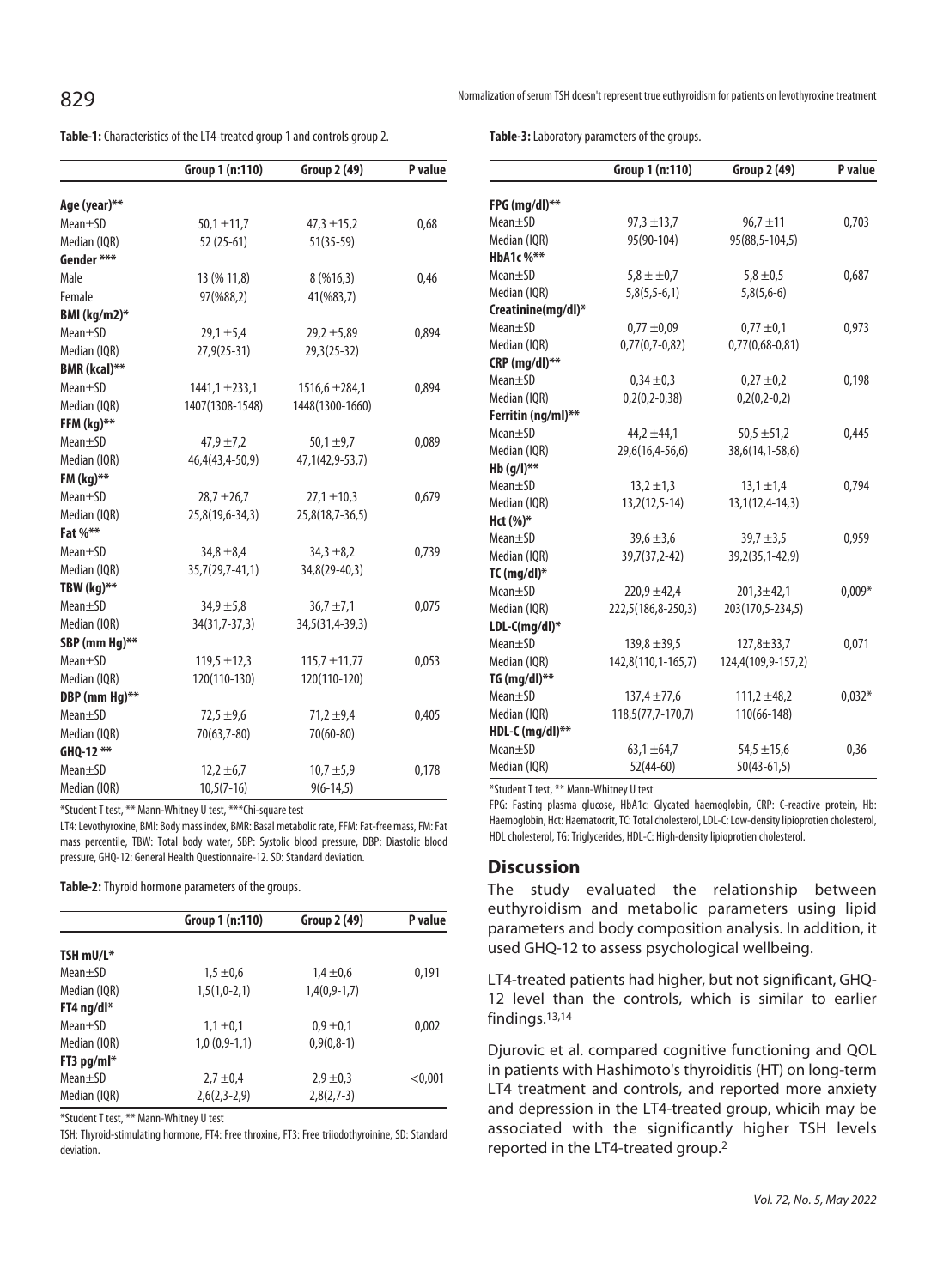In the current study, the non-significant increase in GHQ-12 scores in the LT4 group cannot be attributed to hypothyroidism alone. As Jonklaas mentioned, there are various conditions, such as chronic and psychiatric diseases as well as social and economic factors that contribute to psychological wellbeing and QOL. Apart from the euthyroid state, autoimmunity caused by Hashimoto may also result in morbidity. Also, thyroid function test is more likely to be overused, especially in patients with psychological distress and low mood. Besides, hypothyroidism as a chronic condition and awareness of the disease could also deteriorate patient's wellbeing.15

On the other hand, the American Thyroid Association (ATA) stated that despite normal serum TSH levels in LT4-treated patients, they may have low serum T3 levels.1 As an expected finding, the current study revealed higher FT4 levels and lower FT3 levels in the LT4 group than the controls. Serum TSH radioimmunoassay, the reference marker of euthyroidism, is regulated by intracellular T3 in the pituitary gland. Therefore, de-iodinisation of the T4 to T3 is controlled by three different isoforms, and type 2 deiodinase (DOI2) is the main form in the pituitary to respond to circulating T4 levels. Researches have suggested conflicting results among different ethnicities about polymorphisms in the DOI2 gene which may be associated with low T3 levels and psychological wellbeing.16

In the current study, even though TSH levels were within the normal reference range in patients under LT4 treatment, serum TC and TG levels remained elevated. In a meta-analysis of 99 studies comparing 1,878 patients treated with LT4 and 14,493 healthy controls, TC and LDL-C remained elevated despite normalisation of TSH.17 Lee et al. increased the LT4 dose to achieve reference range for TC and T3 levels, which resulted in suppression of TSH levels.18

Euthyroidism is related to energy metabolism that tissue hypothyroidism accompanying low FT3 levels may contribute to a BMR decrease.19 Samuels et al. compared energy expenditure (EE) and body composition in patients under suppressive doses of LT4, chronic replacement dose, and euthyroid control subjects. Patients under replacement LT4 dose had lower resting EE (REE) than the suppressive-dose group and euthroid controls. FT3 was correlated with REE and was significantly lower in the LT4 replacement therapy group than the suppressive-dose group and the euthyroid controls, suggesting that LT4 treatment does not completely normalise EE.20 In the current study, LT4treated group had a lower but not significantly different BMR and FFM than the controls.

Further, patients under LT4 therapy and normal TSH levels with residual signs or symptoms may benefit from increasing LT4 dose to achieve the upper limit of T3, although this will result in lower TSH levels within the reference intervals. The other option may be the combination therapy using LT3 in selected cases. This treatment strategy appears to be advantageous for athyrotic patients, and a meta-analysis did not find any positive outcome.21

The current study has limitations. The GHQ-12 is a questionnaire to evaluate global QOL, and not a specific tool for particular conditions, like hypothyroidism. The possibility that these findings could be due to variations in patient characteristics cannot be ruled out. Also, since the study had a cross-sectional design, causality cannot be identified. Besides, the current study was a retrospective case-control study and did not calculate the power analysis.

Large-scale prospective studies are needed to evaluate the benefits of low-normal levels of TSH on psychological wellbeing and metabolic status.

#### **Conclusion**

Thyroid hormone replacement needs to be adjusted to provide a satisfactory treatment for hypothyroid patients with normal TSH levels who remain clinically and biochemically asymptomatic. In symptomatic patients, peripheral parameters of hypothyroidism, such as lipid levels, physiological symptoms and QOL, might be useful in determining the levothyroxine dose and bringing the TSH level within the normal range.

#### **Disclaimer:** None.

**Conflict of Interest:** None.

#### **Source of Funding:** None.

#### **References**

- Jonklaas J, Bianco AC, Bauer AJ, Burman KD, Cappola AR, Celi FS, et al. Guidelines for the Treatment of Hypothyroidism: Prepared by the American Thyroid Association Task Force on Thyroid Hormone Replacement. Thyroid 2014; 24: 1670-751.
- 2. Djurovic M, Pereira AM, Smit JWA, Vasovic O, Damjanovic S, Jemuovic Z, et al. Cognitive functioning and quality of life in patients with Hashimoto thyroiditis on long-term levothyroxine replacement. Endocrine 2018; 62: 136-43.
- 3. McAninch EA, Bianco AC. New insights into the variable effectiveness of levothyroxine monotherapy for hypothyroidism. Lancet Diabetes Endocrinol 2015; 3: 756-8.
- 4. Eligar V, Taylor PN, Okosieme OE, Leese GP, Dayan CM. Thyroxine replacement: a clinical endocrinologist's viewpoint. Ann Clin Biochem 2016; 53: 421-33.